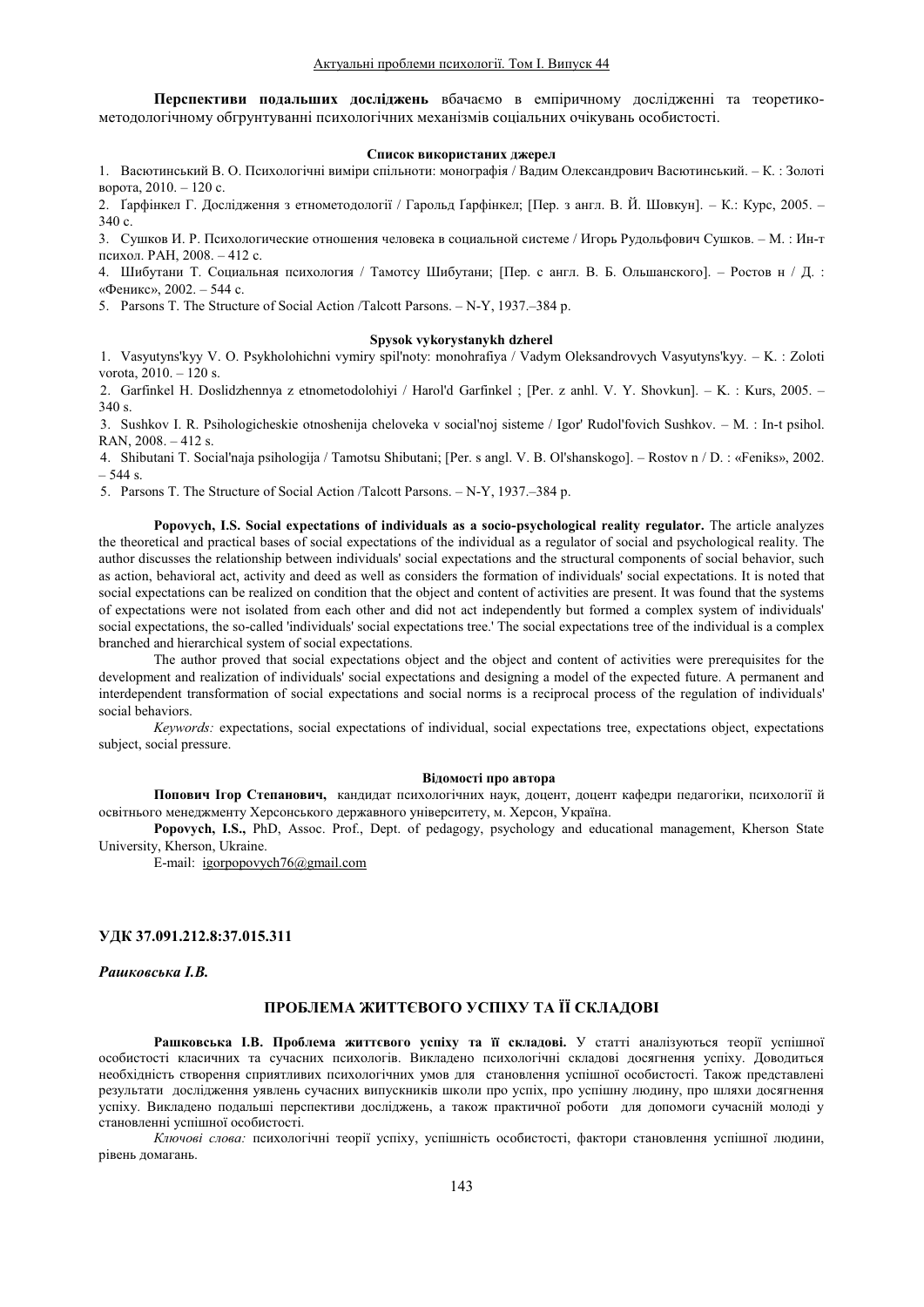Рашковская И.В. Проблема жизненного успеха и ее составляющие. В статье анализируются психологические теории развития успешной личности классических и современных ученых. Так же рассматриваются составляющие достижения состояния успешности личности. Представлены данные изучения взглядов выпускников средней школы на проблему формирования личностной успешности, на содержание успеха как такового. Обоснованы важность изучения данного вопроса в дальнейшем, необходимость создания специальных условий для становлення успешной личности.

Ключевые слова: психологические теории развития личности, успешность, факторы становлення успешной личности, уровень притязаний.

Постановка проблеми. Останнім часом про успіх як психологічне та життєве явище ведуться розмови в різних колах як наукових, так і в тих, які від науки досить далекі, а саме в колі людей бізнесу, творчих осередках тощо. Це, насамперед, пов'язано з багатьма факторами, а, головне, із соціальною природою людини, з виявом її сутнісного начала, з популярністю даної тематики у нашому повсякденному житті. З багатьох наукових джерел як зарубіжних, так і вітчизняних вчених, стає зрозумілим те, що для нормального психологічного розвитку особистості необхідною є динамічна рівновага у процесі її взаємодії із суспільством. Виходячи з цього, проблема успішності, ставлення людини до власного успіху, особливості переживання цього явища є одним із важливих аспектів загальної проблеми розвитку особистості. Водночас, переживання успішності є цілком суб'єктивним явищем, яке лише частково стосується зовнішніх, соціальних аспектів життєдіяльності людини. Закономірності переживання власної успішності особистістю значним чином залежать від особливостей функціонування її внутрішнього світу, її устремлінь, рівня притязань. На жаль, останнім часом, не дивлячись на популярність проблеми успіху, не вироблені основні принципи виховання успішної особистості, не спрацьовує система безперервного виховання успішної особистості, яка б починалась з дитинства й тривала б протягом шкільного періоду та юнацького віку, а, можливо, й протягом усього життя.

**Аналіз останніх лослілжень і публікацій**. В основному лослілження проблеми успіху сучасними вченими обмежуються двома головними тенденціями: внутрішньою (суб'єктивно-ціннісною) та зовнішньою (об'єктивно-поведінковою).

У філософських працях дослідження заявленої проблеми ґрунтується на уявленні про успішну людину як про таку особистість, яка сповнена недосяжними ідеалами та наділена великим прагненням до самореалізації в усіх сферах свого існування (Дж. Аткінсон, Д. МакКлелланд, А. Маслоу, Ю. Орлов та ін.). Усвідомлення власної успішності (в широкому розумінні) і своїх дійсних цінностей відбувається упродовж усього життя людини, а якщо взяти до уваги проблему мінливості психічного, то стає зрозумілою певна «часова дилема» - чи можна задовольнити потреби та бажання не тільки матеріального, «а й вищого рівня тут і тепер, і чи всі наші бажання, що виникають спонтанно, приведуть до смислотворчого успіху в майбутньому» [6].

За позицією Л.М. Балецької, «модель успішності особистості пов'язується з уявленням про творчі аспекти загалом, які розглядаються сьогодні як базові. Натомість у процесі побудови моделі успіху необхідно враховувати «тренди», які мають місце в певний історичний відрізок часу, адже в різні часи людство орієнтувалось на різні способи щодо їх задоволення (матеріальні, духовні та ін.)» [3].

Цілісний підхід до проблеми вивчення успішності з'явився, на наш погляд, завдяки працям С. Мадді. Автор порівнює, зокрема, людину та її мотиваційно-поведінкові характеристики, що «належать» різним епохам. Разом з тим, дослідник наголошує на складності визначення додаткових компонентів, що гіпотетично належать до складових успіху: «Намір - це те, що визначає думки, почуття та дії людини, пов'язані з досягненням його основних цілей. Характеристики – це статичні або структурні утворення, як правило, детерміновані намірами; з їх допомогою пояснюють не стільки рух до цілі чи певні результати функціонування, скільки сам факт існування цілей та потреб та їх безпосередній зміст» [3]. Важливою, на наш погляд, є позиція В. Бадрака про важливість психологічної настанови особистості на успіх, про вміння керувати своїм емоційно-вольовим станом. Практична сила позитивної психологічної настанови саме в тому, що особистість «відмовляється від негативних внутрішніх сумнівів» [2].

Нижче розглянемо уявлення про успіх у різних дослідницьких моделях, прийнятих в психології. Першою моделлю виступає, на наш погляд, модель конфлікту (3. Фрейд, К. Юнг, Е. Берн та ін.) [2; 6]. На думку даних вчених, особистість постійно перебуває між кардинально протилежними впливами на неї. Названі впливи так чи інакше призводять її до конфліктності. До цього протистояння відносять як внутрішні рушійні механізми, так і механізми, які переважно впливають ззовні. Таким чином, успіх стає компромісом між дихотомічною енергією. На повелінковому рівні це виявляється як постійна боротьба мотивів і потреб людини. На більш глибинному рівні – одвічний «Фрейдівський конфлікт» біологічного та культурологічного компонентів.

Другою моделлю є модель самореалізації (А. Адлер, А. Маслоу, Ф. Перлз та ін.) [2; 6]. Дана модель передбачає наявність певного самоактуалізувального процесу, або генетично закладеного (вроджені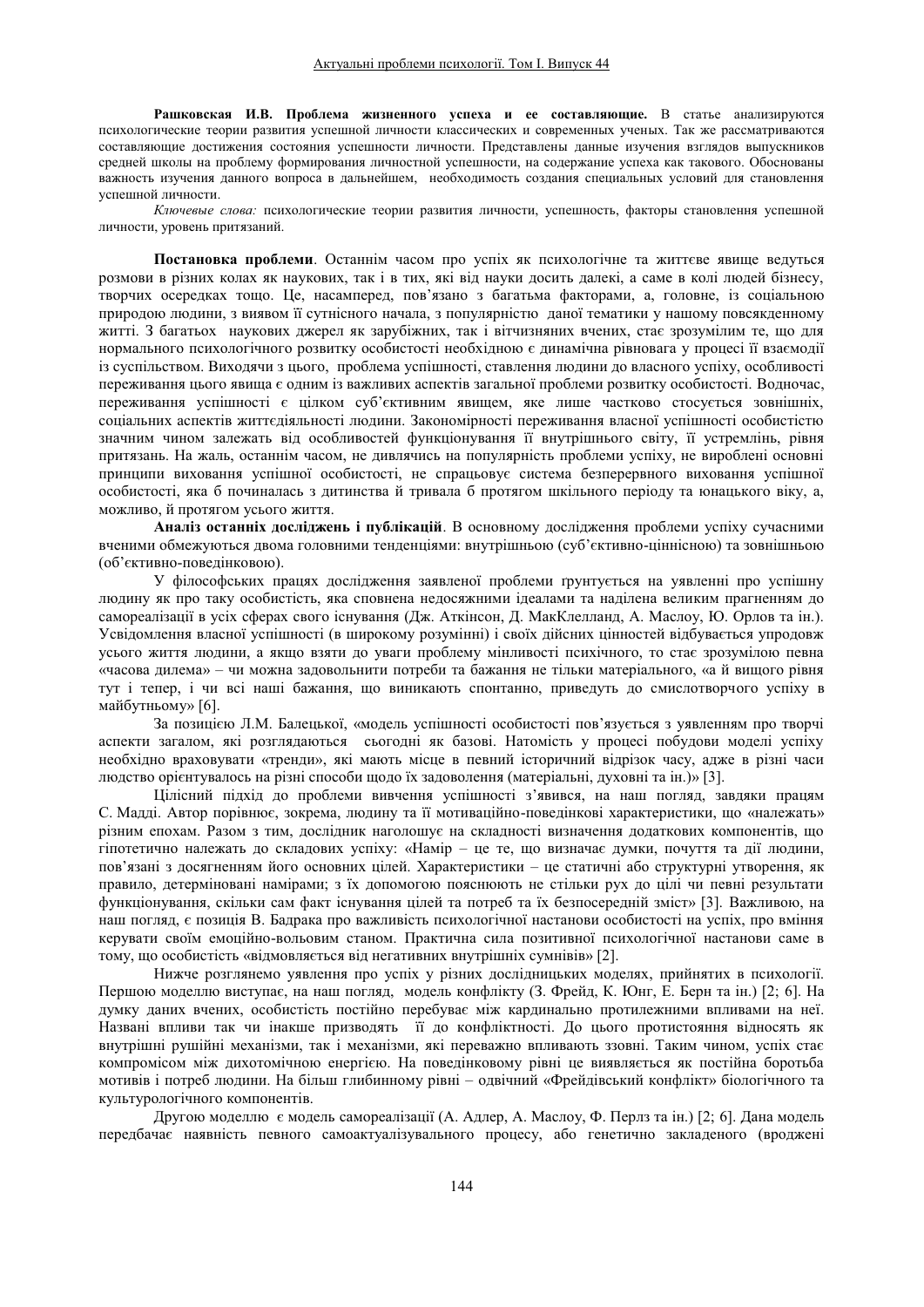здібності), або того, який формується за допомогою певних настанов (здібності, які можна розвивати чи набувати). У даному випадку успіх подається як реалізація життєвих потенцій, закладених в особистості.

Наступна модель успіху, яка нам здається актуальною, – це модель узгодження (Дж. Келлі, Б. Скіннер та ін.) [4; 5]. За позицією вище названих вчених, узгодження виступає як співвідношення між особистістю сьогодні та її очікувань щодо майбутнього. Саме тому успіх розуміється як ефективне співвіднесення компонентів Я-концепції, як баланс між самооцінкою та самоцінністю.

Отже, комплексне розуміння поняття успіху особистості дозволяє розглядати його як цілісну структуру, різноманітну за змістом та формами, яка складається з наступних складових:

1) відповідальнісного вибору як «мірило якості» успіху;

2) процесу постановки цілі та поетапного дотримання визначеної мети;

3) ціннісної насиченості процесу реалізації життєвих потреб [4].

Цікавим, на наш погляд, є питання визначення складових успіху особистості. Дослідники (Ф. Хайдер, Г. Келлі, Б. Вайнер) виділяють наступні показники успіху:

1) наполегливість;

2) інтернальність/екстернальність;

3) вибір адекватних задач;

4) енергійність, ініціативність у роботі [2; 4].

Розглядаючи теорії успіху, маючи досвід роботи з людьми різних професій, ми не можемо розуміти успіх без вивчення поглядів і дій окремої сім'ї. Саме сім'я накладає перші «табу» та «тотеми» на «чисту дошку» прагнень і бажань дитини.

Сучасні дослідження, як вітчизняних, так і західних психологів, свідчать, що стиль виховання в сім'ї безпосередньо впливає на самооцінку, відповідальність та навчальні досягнення, що є складовими успішного самовизначення особистості. «Ця «конвергенція» (між середовищем та внутрішніми задатками) має силу як для основних якостей, так і для окремих явищ розвитку особистості. Несуперечлива цілісна модель успіху особистості, на нашу думку, може бути побудована з урахуванням ідей К. Левіна (теорія поля) [2], Л.С. Виготського (розвиток людини в культурному контексті) [3], Н. Пезешкіана (теорія позитивної крос-культурної концепції розвитку людини) [2], К.О. Абульханової (типологія життєвих світів) [1], С.Д. Максименка (динамічний розвиток особистості) [7], що дозволить дати відповідь на практичні питання щодо феномену успіху особистості.

Цікавим, за позицією деяких авторів, та порівняно новим, на наш погляд, є думка тих вчених, які пов'язують успішність з явищем «якості життя». Дослідники Р.М. Нугаєв, М.А. Нугаєв наполягають на тому, що різні люди по-різному оцінюють зовнішні обставини, які на них впливають, залежно від їх цінностей, очікувань та бажань бути успішними [6].

Досягнення успіху - складний процес самореалізації і самоствердження особистості. Цей процес виявляється в декількох формах: успіх як визнання, популярність людини в тому чи іншому професійному співтоваристві; успіх як визнання авторитетними людьми. Усвідомлення значущості успіху є реальною силою, яка спонукає до діяльності; успіх-подолання та самовизначення. Досвід подолання складних проблем стає цінним особистісним багажем, під час набуття якого особистість навчається усвідомлювати, оцінювати власні сили; успіх-покликання. Самовдосконалення і самореалізація особистості відбувається у певному виді діяльності, коли важливим є не лише результат, але й процес діяльності. В якій би формі не проявлявся успіх, він, у будь-якому випадку, пов'язаний із подоланням труднощів, умінням покладатися на свій досвід, здатністю брати на себе відповідальність, умінням долати опір інших. Усі перераховані якості складають основу самоактуалізованої успішної особистості.

Мета статті: здійснити теоретичний аналіз проблеми успішності особистості як підґрунтя для вивчення поглядів випускників школи на задану проблему.

Виклад основного матеріалу і результатів дослідження. Розробками теорії успіху займаються філософи, психологи, акмеологи, спеціалісти з професійної діяльності, педагоги та представники інших видів діяльності. Практичним пошуком шляхів формування успішної особистості зацікавлені відомі бізнесмени, спеціалісти з формування іміджу тощо. Проте сьогодні не існує єдиного підходу не лише до розуміння природи механізму досягнення успішності, а навіть у підході до визначення обсягу і змісту відповідного поняття. Тому вибір теми нашого дослідження є актуальним та своєчасним.

Задоволеність життям зумовлена самоповагою, високою самооцінкою, задоволеністю умовами та обставинами життя, осмисленістю основної діяльності суб 'єкта, станом його кар'єрної організації, можливої реалізації задумів та певною якістю міжособистісних стосунків. Названі вище показники віліграють важливу роль в опінці власного життєвого успіху індивілів та виступають основою для опінки venimuoeri особиетості [8].

Успішність як внутрішнє утворення формується з дитинства. Як зазначалось вище, це відбувається під впливом батьків, шкільного навчання та виховання, позашкільних уподобань учнів середньої школи тощо. Вивчаючи проблему становлення успішної особистості, нам важливо було вивчити погляди випускників школи на проблему власної успішності. Для дослідження цього було проведено анкетування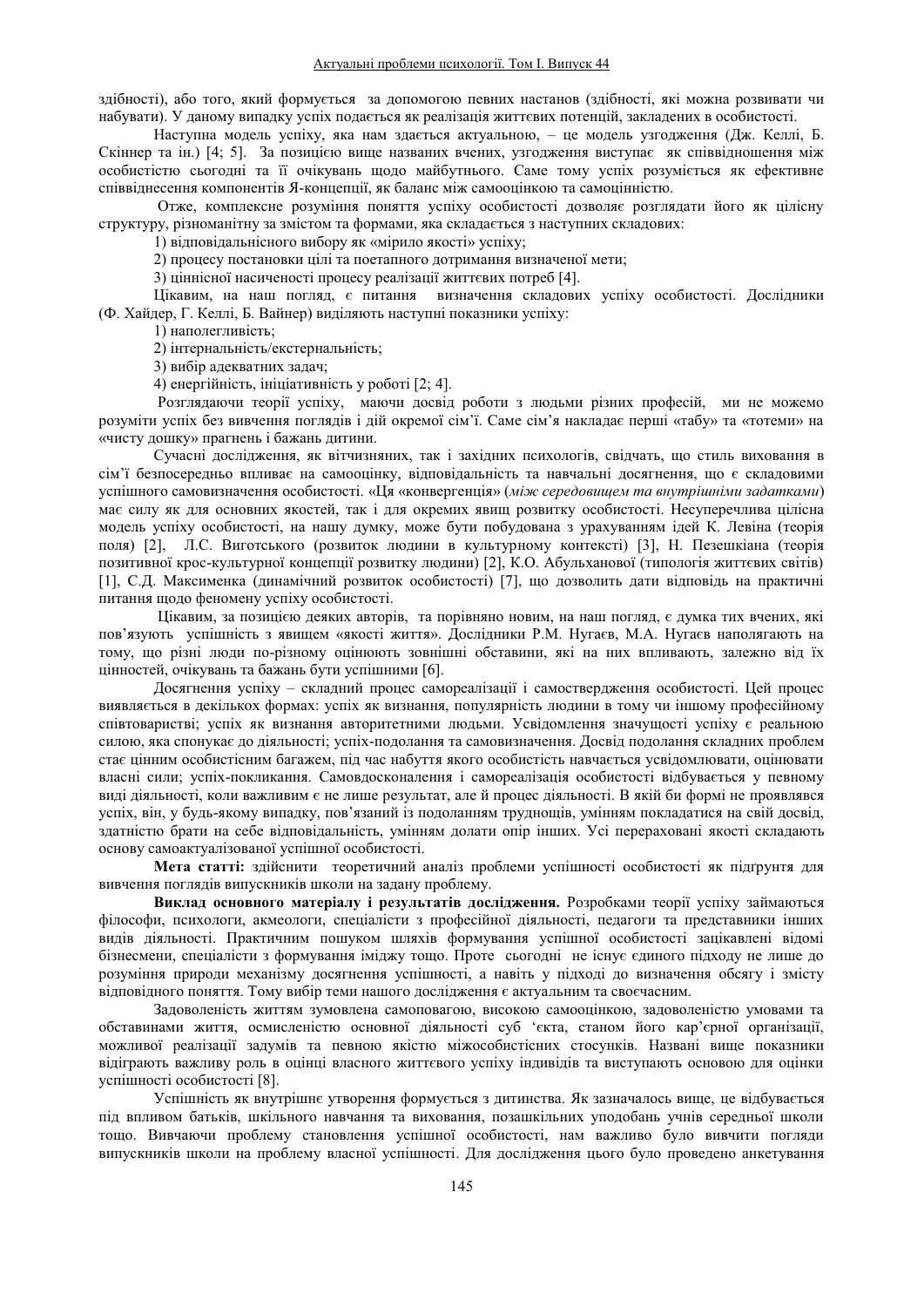випускників середньої школи № 91 м. Києва., а також обговорення заданої проблеми в усній формі. В опитуванні взяли участь 45 випускників 11 класу.

Анкета містила такі запитання:

1. Чи збираєшся ти продовжувати навчання далі?

2. Яким (якою) ти бачиш себе сьогодні?

3. Яким ти бачиш себе через 4-5 років (тобто після закінчення вищого навчального закладу)?

4.Що ти вкладаєш в поняття «життєвий успіх»?

5.Що може стати на заваді твого життєвого успіху?

Майже всі респонденти (98%) зазначили, що мріють продовжити навчання. Серед навчальних закладів, про які мріяли випускники школи, називались Технічний університет (КПІ), Державний үніверситет імені Тараса Шевченка, Університет харчових технологій, Києво-Могилянська Академія.

Цікавими виявились відповіді на друге питання. В основному випускники відкрито висловлювали свої погляди на задане питання. Серед опитуваних учнів: 56% визначили себе людьми позитивними, комунікабельними, 32% - сумлінними, які вміють досягати своєї мети; 14% зазначили, що їм важко про себе казати позитивне, але вони намагаються; 10% учнів-випускників характеризують себе веселими та розумними, стверджують, що вони «добрі, поважають друзів та тих, хто поруч». Наведемо декі твердження. Наприклад, Андрій О, розповів про себе, що він «комунікабельний, вміє організувати людей, цікавий у спілкуванні з дорослими».

Настя Д. теж відповіла, що основні її якості полягають в тому, що вона «позитивна, вміє спілкуватися з друзями, вміє користуватися авторитетом серед них». Маріам Г. відповіла, що «поважає друзів, любить людей».

Діонісій К. розповів, що головне для нього - це «спілкування з друзями, знаходитись серед людей». Він взагалі наполягає на тому, що друзі є для нього підтримкою у всіх починаннях й мріях, що вони розвіюють сумніви у потрібності деяких його кроків.

Карина Р. зазначає, що має «лідерські якості, цінує дружбу та може вести за собою людей». Тобто, всі 100% випускників визначають у себе позитивні риси, вважають, що гідні поваги з боку інших друзів, а також дорослої спільноти та цінують й поважають друзів.

Дуже зацікавили нас відповіді на питання про те, якими бачать себе надалі випускники. 99% респондентів уявляють себе людьми з високим соціальним статусом, мають сім'ю, улюблену роботу, гідну заробітну платню. Усі учні, які взяли участь в опитуванні, вважають себе потенційно успішними людьми та впевнені, що успіх буде супроводжувати їх надалі у дорослому житті.

Так, 48% випускників бачать себе керівниками великих корпорацій, директорами фірм. З них 21% відповіли, що мріють бути спеціалістами в сфері творчих професій (художниками, дизайнерами, оформлювачами тощо). Деякі респонденти, а саме 9%, відповіли, що, можливо, будуть жити та працювати за кордоном, досягнуть там великих успіхів (відкриють власний бізнес, стануть керувати власними корпораціями, запропонують нові технології у сфері комп'ютерних технологій тощо). Серед решти відповідей зустрічались різні. Так, Валентин висловився про своє майбутнє наступним чином: «Відкрию ресторан, де будуть збиратися мої друзі та отримувати задоволення від спілкування», Андрій О.: «Я у двадцять два роки, а, можливо й в двадцять один з половиною, буду мільйонером, а, можливо, й мільярдером». Настя Д. відповіла, що «в двадцять два роки я не знаю, ким буду, а ось десь років в тридцять буду працювати в інтернаціональній компанії, стану поважною особою, яка користується повагою серед знайомих, колег та друзів». Маріам Г. висловила думку, що повного уявлення про своє майбутнє поки що не має, але обов'язково буде працювати над собою, самовдосконалюватись та прагнути до ідеалу. Вадим К. теж сказав, що повністю ще не може сказати, ким конкретно він стане, але знає, що «буде корисним людям та обере справу до душі». Скоріше за все, це буде підприємництво в економічній сфері. Карина Р. сказала, що «дуже хотіла б, щоб її батьки пишались» нею, та хоче сама собі довести, що може досягти успіху. Леонід К розповів, що «стане відомим бізнесменом та все в його житті буде складатися позитивно», Лєра П. зазначила, що не знає, «чи бачить вона себе зараз в професійному плані», але «дуже хочу стати мамою двох-трьох дітей та мати хорошу сім'ю».

Погляди на зміст життєвого успіху у випускників школи різняться. Вважають, що успіх - це бути реалізованим, щоб подобалась робота, змогли реалізуватися в обраній професії (відмітили 67% респондентів); побачити світ – 24% випускників школи; 11% респондентів вважають, що успіх – це досить комплексне явище, «коли й на роботі й вдома все нормально»; у решті відповідей зустрічали наступні думки: «зустріти справжнє кохання», «щоб на все вистачало грошей», «бути ідеальною людиною» тощо.

Несподіваними поглядами випускників виявились відповіді на останнє запитання. Взагалі у вільній розмові випускники багато розповідали про розуміння того, що процес досягнення успіху в житті є можливим тільки за умови багаторічної цілеспрямованої праці. Тому 75% випускників висловили думку, що для досягнення успіху потрібно, насамперед, побороти свої лінощі, яка дуже заважають їм у навчанні. Інші 21% респондентів вважають, що «треба бути більш цілеспрямованим». Решта відповідей були різними.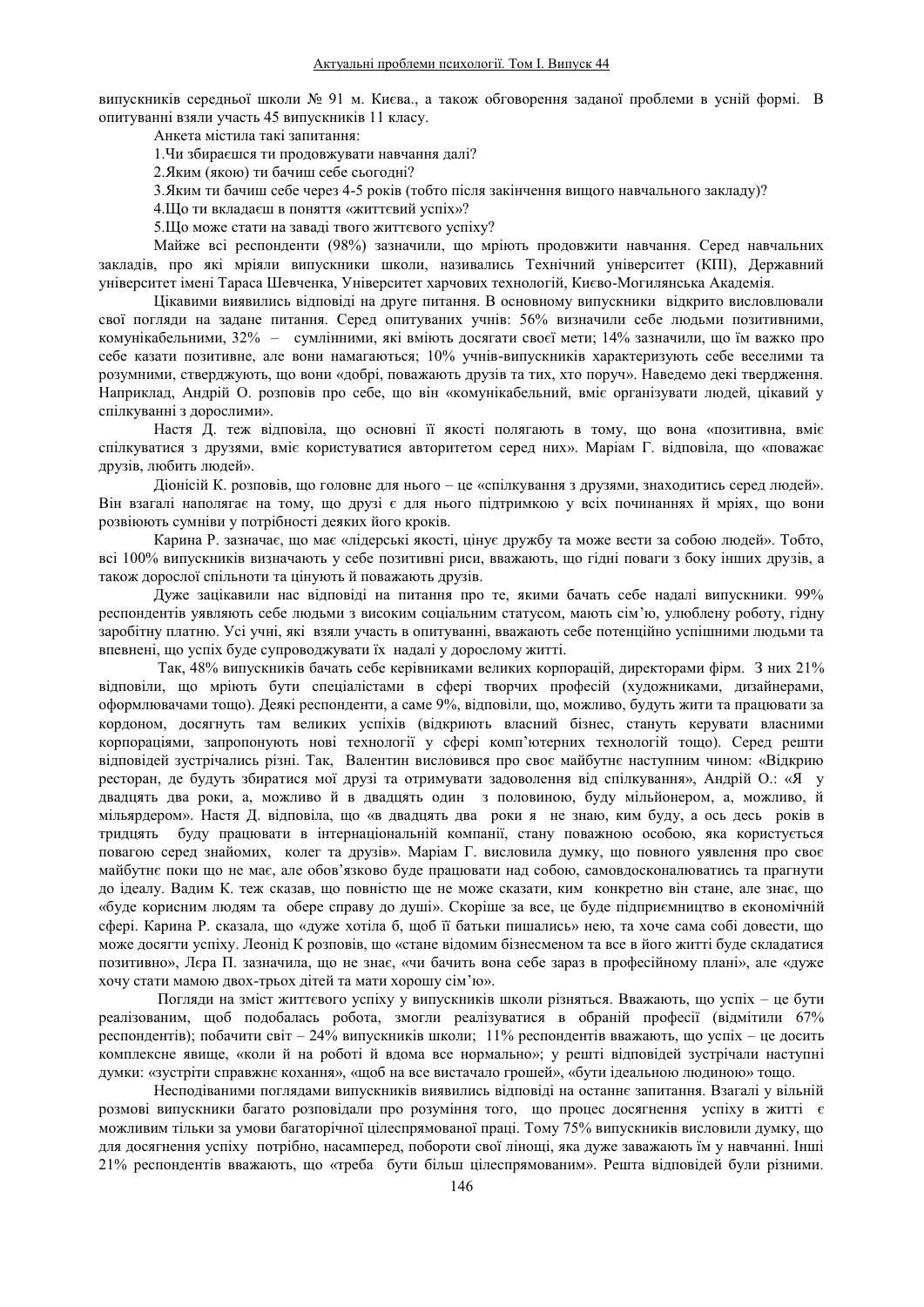Серед них такі: «Мені не вистачає цілеспрямованості, але я буду намагатись її розвивати». Настя Д. висловила думку, що для досягнення успіху в житті їй доведеться навчитися не загорятися новими ідеями, доки не вирішаться старі проблеми», Діонісій К. відзначив, що дуже важко береться за нову справу, переживає, що вона не здійсниться». Оля В. вважає, що у процесі досягнення успіху їй буде заважати «нерішучість». Лера Г. сказала, що для досягнення успіху їй буде дуже заважати швидка зніяковілість, з якою важко впоратись. Артем Ш. сказав, що йому взагалі по життю заважає егоїзм, але він буде «працювати над собою». Так, Оля В. висловила думку, що вона може стати успішною особистістю тільки за умови, що позбудеться сумнівів в тому, що в змозі його досягнути, тобто не буде вести внутрішнього песимістичного діалогу. Подібну думку висловила й Настя А. Вона сказала, що сумніви у власній успішності заважають їй йти вперед та досягати бажаного.

Цікаво те, що всі випускники, які брали участь в опитуванні, зосереджувались на тих особистих якостях своєї особистості, які заважають саме їм у досягненні життєвого успіху, та робили акцент на недоліках власного характеру, а не на впливі зовнішніх обставин.

Після проведення опитування всі випускники мали можливість висловити свої міркування з приводу того, про що їх запитували. Тема здалася всім дуже цікавою та потрібною. Майже всі випускники висловили думку, що в школах необхідно запроваджувати спеціальні заняття, тренінги, бесіди з питань розуміння самого поняття «успішна особистість», власного шляху досягнення успіху в будь-яких сферах життєдіяльності особистості. Насамперед, усвідомлюючи відповідальність за свій життєвий вибір та професійне визначення, їх цікавлять питання, пов'язані з професійною діяльністю, зі становленням успішного професіонала, який зможе приносити користь суспільству, а також отримувати за свою працю гідні гроші. Також багато уваги випускники приділили в розмові питанням самодіагностики у зв'язку з постановкою перед своєю особистістю адекватних задач. Багато питань у юнаків було пов'язано з вмінням правильно виявляти свою ініціативу. Звичайно, формування успішної особистості – це процес, який вимагає допомоги з боку спеціалістів. Безумовно, потрібно ставити питання про спеціальний психологічний супровід становлення успішної особистості.

Висновки. Таким чином, у даній публікації проаналізовані основні теорії особистісної успішності, в яких поняття «успіху» розглядається з точки зору філософських та психологічних теорій як класичними, так і сучасними психологами. Також проаналізовані погляди випускників на заявлену проблему. Вивчення поглядів випускників школи майбутніх спеціалістів, молоді, яка буде жити у майбутньому, дає можливість підтвердити основні положення теорії успіху, а саме положення, які демонструють успішність як новоутворення, формування якого відбувається з дитинства, триває все життя на основі настанов, виховання в сім'ї, власного розуміння успіху, успішності та вимагає ініціативності, відповідальності, наполегливості, постановки реальних цілей.

Перспективи подальших досліджень. Безумовно, дане дослідження є лише початком для фундаментальних, практичних, довготривалих досліджень у вивчення феномену успішності сучасної особистості. Перспективи подальших досліджень ми вбачаємо в фундаментальних методичних розробках, наданні практичного інструментарію для вивчення складових формування та розвитку успішної особистості. Також вважаємо перспективним створення програми психологічного супроводу становлення успішної особистості: розробки спеціальних психологічних тренінгів, рекомендацій щодо самовиховання рис успішної особистості тощо.

### Список використаних джерел

1. Абульханова К.А. Проблемы индивидуальности в психологии / К.А. Альбуханова / Психология индивидуальности: новые модели и концепции. Коллективная монография под. ред. Е.Б.Старовойтенко, В.Д. Шадрикова. - М.: МПСИ,  $2009. - C.14-63.$ 

2.Бадрак В.В. Как достичь успеха и стать лидером: (Опыт 400 выдающихся личностей цивилизации и воздействии на окружающий мир) / В.В.Бадрак. - Харьков: Фолио, 2011. - 219с.

3. Балецька Л.М. Психологічні особливості атрибуції успіху у професійному самовизначенні студентів вищих навчальних закладів // Л.М.Балецька - дис.. канд..психолог. наук. - К. 2014.

4.Выготский Л.С. Психология развития человека / Л.С Выготский. - М.: Смысл: Эксмо, 2003. - 1134 с. (Серия «Библиотека всемирной психологии»).

5. Келли Г. Процесс каузальной атрибуции // Современная зарубежная социальная психология; под ред. Г.М. Андеевой, Л.А. Петровской. М.: Изд-во МГУ, 1984. - С. 127-137.

6. Максименко С.Д. Екзистенціально-генетичні витоки існування особистості. / С.Д. Максименко // Проблеми сучасної психології: збірник наукових праць, Інститут психології імені Г.С.Костюка НАПН України, Держ. вищий навчальний заклад Запорізький університет». - Запоріжжя, 2012. - № 3 - С.4 -11.

7. Матеюк О.А. Успішність особистості: сутність та зміст феномену / О.А. Матеюк // Вісник Національної акалемії  $\pi$ ержавної прикорлонної служби України, 2012. - №4 – С.34-43.

8. Мелащенко К.А. Якість життя як складова життєвого успіху сучасних українців / К.А.Мелащенко. Вища освіта України - Додаток 4, том III(15) - 2009. - Тематичний випуск «Вища освіта України у контексті інтеграції до Європейського освітнього простору» - С.251-258.